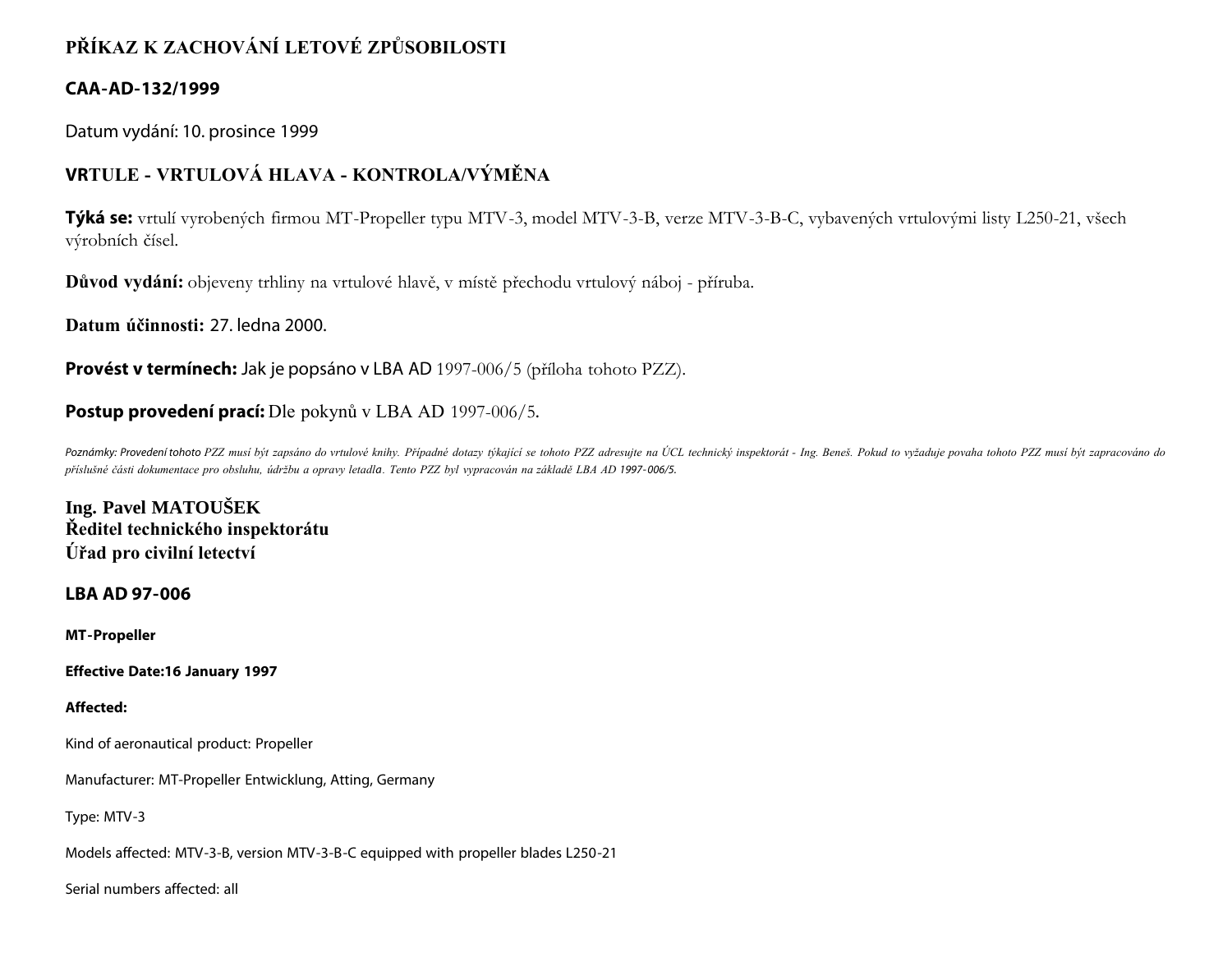#### German Type Certificate No.: 32.130/54

#### **Subject:**

Hub, crack inspection and rework of the propeller-flange and hub transition area.

#### **Reason:**

On the affected propellers it is possible that cracks occur between hub and propeller-flange as a result of aerobatic flight, if the radius on the transition area is too small. The reason for that is the high stress which occurs during flight under these conditions.

These cracks were detected during overhaul of the propeller types mentioned.

## **Action:**

1. Crack inspection of the transition area between hub and propeller-flange by penetrant methods (fluorescent method or red-white-method according to DIN 54152 or MIL-I-6866).

2. These inspections must be repeated in intervals mentioned under "Compliance".

3. Replacement of the hub if any cracks have been found during the required inspections.

4. Modification of the hub corresponding MT-Propeller Service Bulletin no. 12, dated 27 September 1996.

Compliance (for the mentioned actions):

- 1. Within the next 50 flight hours or until 31 March 7997.
- 2. Every 100 flight hours or 12 months (modified hubs must be inspected every 12 months or 200 flight hours).

3. Prior to further flight.

4. Until 3l December l997.

#### **Technical publication of the manufacturer:**

MT-Propeller Service Bulletin no.l2, dated 27 September 1996. This Service Bulletin can be obtained from:

MT-Propeller Entwicklung GmbH

Airport Atting WaIImühle

94348 Atting

Fax-no. 0049 9429 8432

Germany

## **Accomplishment and log book entry:**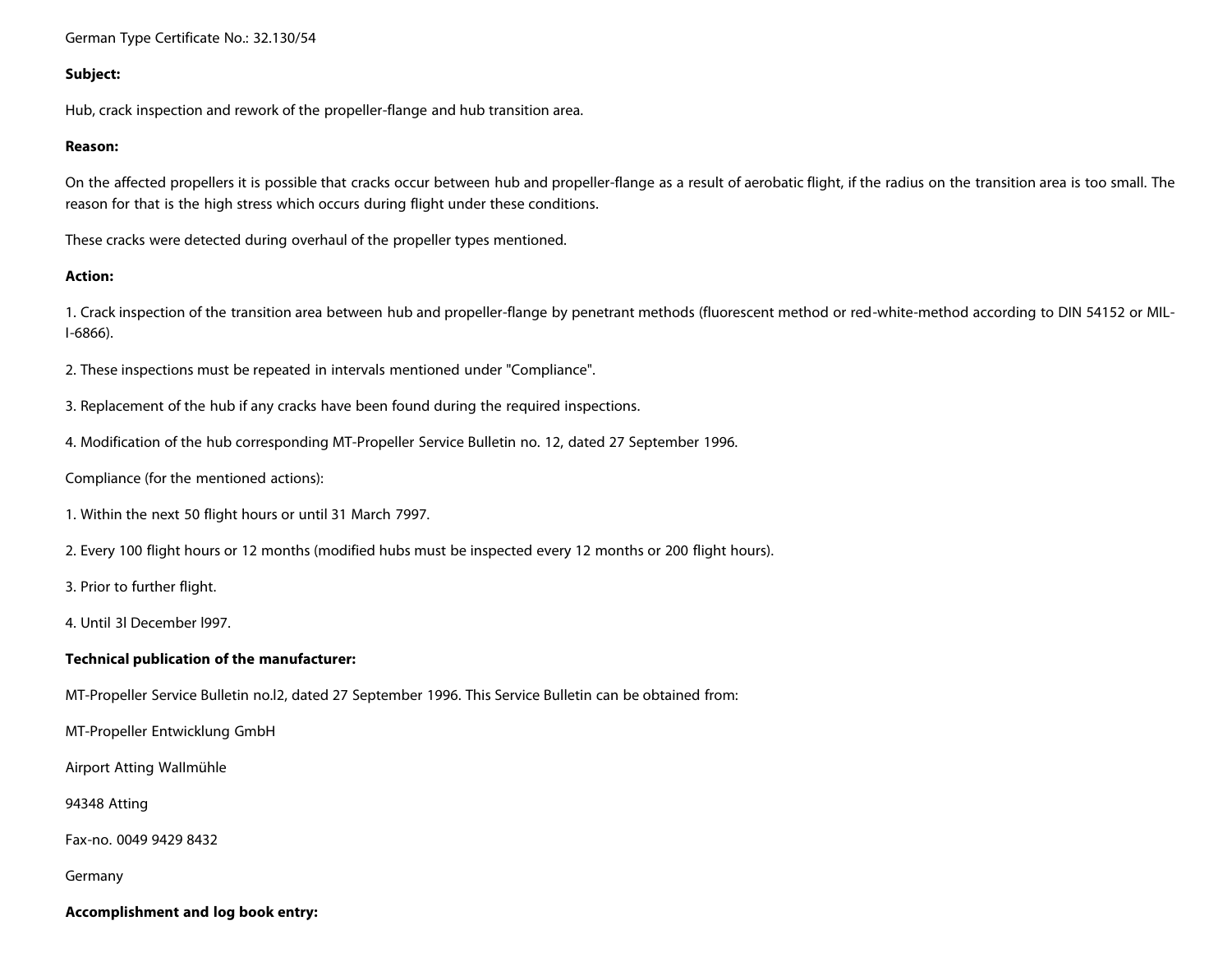Action to be accomplished by an approved service station and to be checked and entered in the log book by a licensed inspector.

## **LBA AD 97-006/2**

**MT-Propeller**

**Effective Date:22 May 1997**

## **Affected:**

Kind of aeronautical product: Propeller

Manufacturer: MT-Propeller Entwicklung, Atting, Germany

## Type: MTV-3

Models affected: MTV-3-B, version MTV-3-B-C equipped with propeller blades L250-21

Serial numbers affected: all

German Type Certificate No.: 32.130/54

## **Subject:**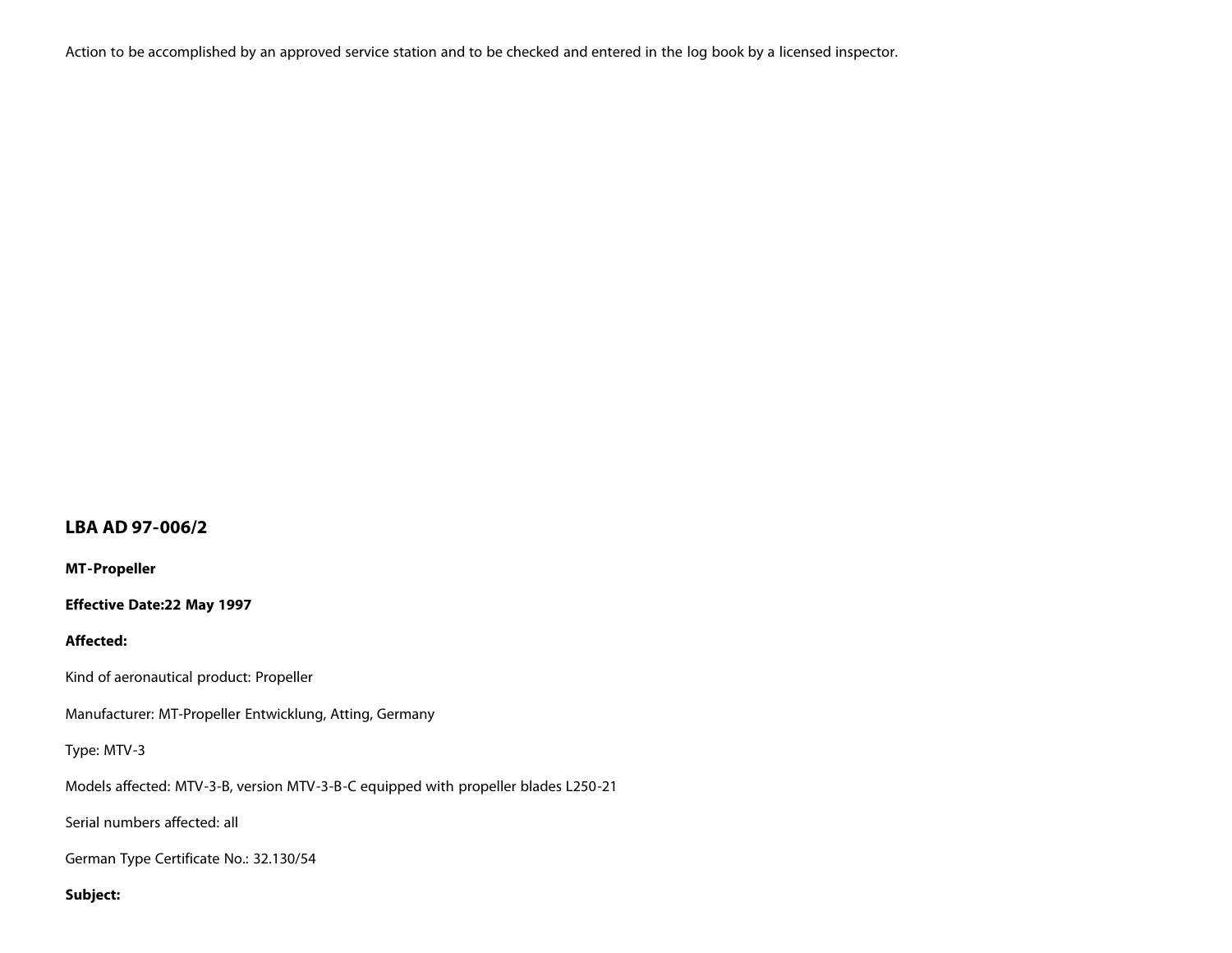Hub, crack inspection and rework or replacement of the hub.

## **Reason:**

Because of the high loads during some aerobatic manoeuvres on the affected propellers it is possible that cracks occur between hub and propeller flange.

These cracks were detected during overhaul of the propeller types mentioned.

## **Action:**

1. Crack inspection of the transition area between hub and propeller flange by dye penetrant methods (fluorescent method or red-white-method according to DIN 54152 or MIL Std. I-6866 and MIL Std. I-25135) or eddy current method (according to DIN 54142 or MIL Std.1949A).

2. These inspections must be repeated in intervals mentioned under "compliance".

3. Replacement of the hub if any cracks have been found during the required inspections. These hubs must be replaced by new hubs part no. A-909-A or by modified hubs. Modified hubs must incorporate the modifications required by MT-Propeller Service Bulletin no.12A, dated 7 April 1997.

4. Modification of the hub corresponding to MT-Propeller Service Bulletin no.12A, dated 7 April 1997.

Note: Crack inspection must be performed by an approved service station or the manufacturer. Additionally, an entry in the propeller log book must be done. The personnel must have level 2 qualification per EN 473 or MIL Std. 410E. The modification of the hub must be performed by the manufacturer or an approved service station authorised by the manufacturer.

## **Compliance:**

For the listed actions, the following compliance times has been laid down:

- 1. Within the next 50 flight hours or 4 weeks, whichever occurs first.
- 2. Every 50 fligh1 hours or 6 months, whichever occurs first.
- 3. Prior to further flight.
- 4. During the next inspection of the propeller.

Note: On new hubs with serial numbers 97... and following the required crack inspection must be performed every 200 flight hours or 12 months, whichever occurs first.

## **Technical publication of the manufacturer:**

MT-Propeller Service Bulletin No.12A dated 7 April 1997 which becomes herewith part of this AD can be obtained from Messrs.:

MT-Propeller Entwicklung GmbH

Airport Straubing - WeIImühle

94348 Atting/Germany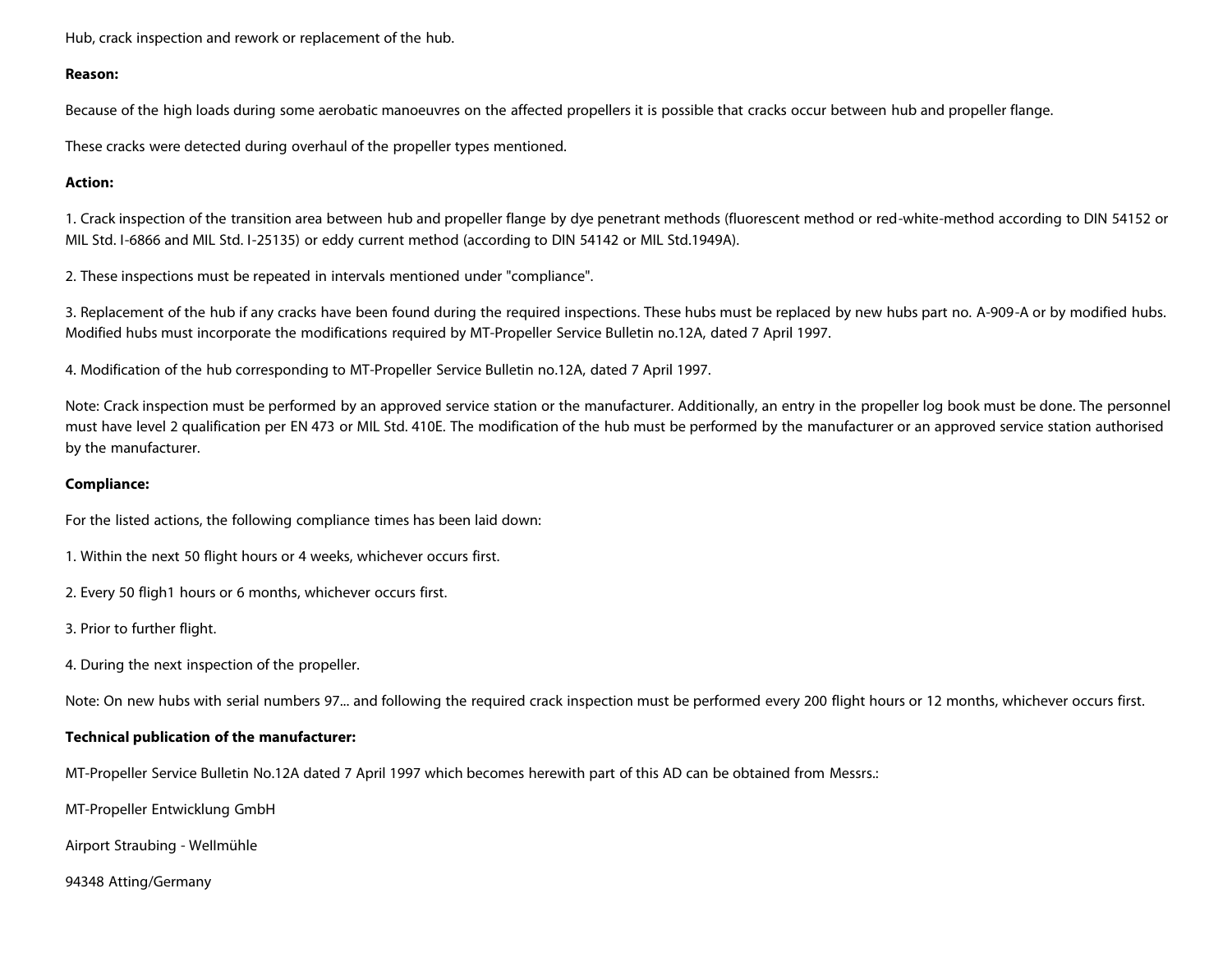## **LBA AD 97-006/3**

**MT-Propeller**

**Effective Date: 20 November 1997**

#### **Affected:**

Kind of aeronautical product: Propeller

Manufacturer: MT-Propeller Enlwicklung, Atting, Germany

Type: MTV-3

Models affected: MTV-3-B, version MTV-3-B-C equipped with propeller blades L250-21

Serial numbers affected: all

German Type Certificate No.: 32.130/54

## **Subject:**

Hub, crack inspection and rework or replacement of the hub.

## **Reason:**

Because of the high loads during some aerobatic manoeuvres on the affected propellers it is possible that cracks occur between hub and propeller flange.

These cracks were detected during overhaul of the propeller types mentioned.

## **Action:**

7. Crack inspection of the transition area between hub and propeller flange by dye penetrant methods (fluorescent method or red-white-method according to DIN 54152 or MIL Std. I-6866 and MIL Std. I-25135) or eddy current method (according to DIN 54142 or MIL Std.1949A).

2. These inspections must be repeated in intervals mentioned under "compliance".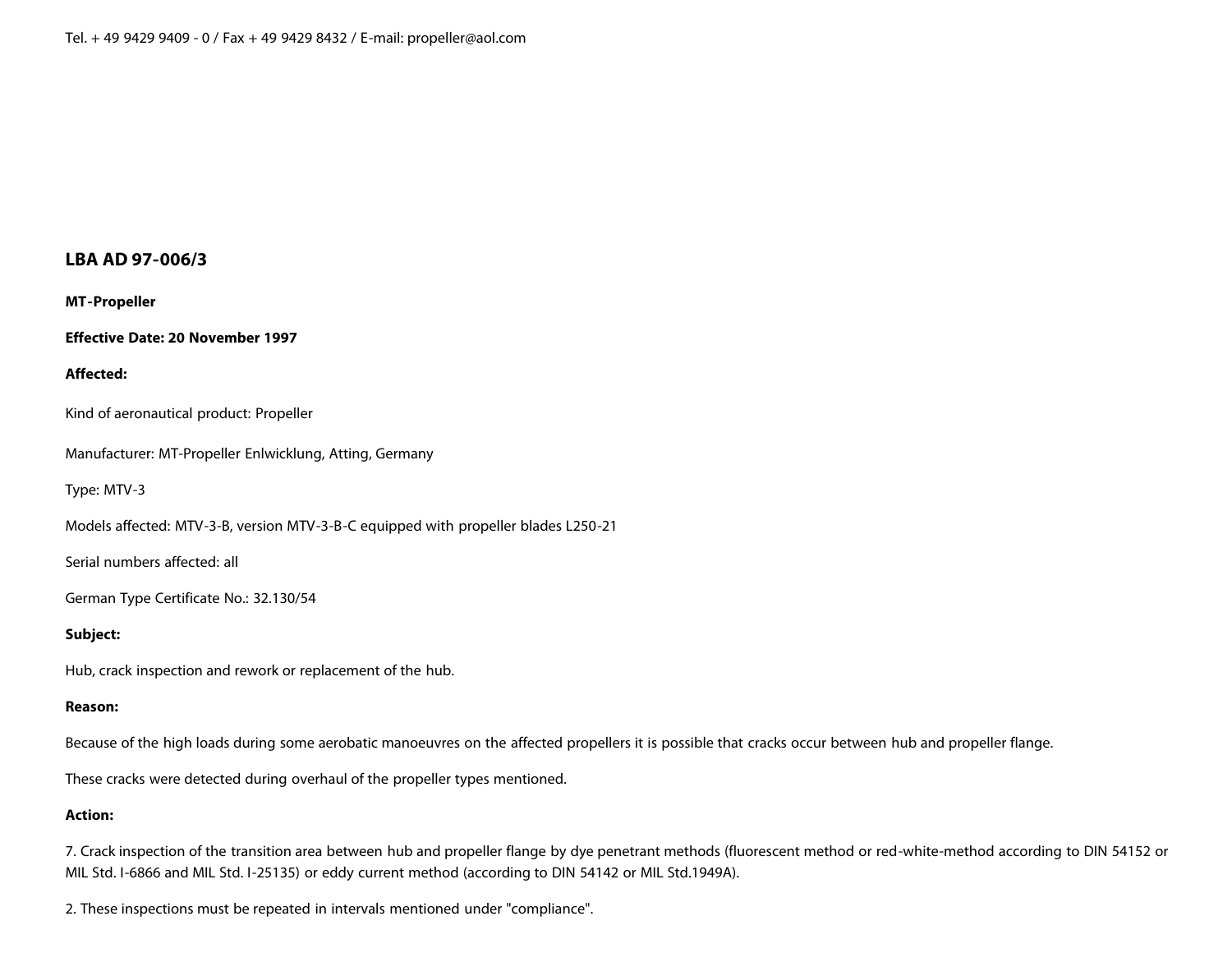3. Replacement of the hub if any cracks have been found during the required inspections. These hubs must be replaced by new hubs part no. A-909-A or by modified hubs. Modified hubs must incorporate the modifications required by MT-Propeller Service Bulletin no. 12A, dated 7 April 1997.

4. Modification of the hub corresponding to MT-Propeller service Bulletin no.12B, dated 17 July 1997.

Note: Crack inspection must be performed by an approved service station or the manufacturer. Additionally, an entry in the propeller log book must be done. The personnel must have level 2 qualification per EN 473 or MIL Std. 410E.

The modification of the hub must be performed by the manufacturer or an approved service station authorised by the manufacturer.

## **Compliance:**

For the listed actions, the following compliance times has been laid down:

1. Within the next 50 flight hours or 4 weeks, whichever occurs first. (The compliance time finished 22 June 1997. See AD-issue 97-006/2)

2. every 50 flight hours or 6 months, whichever occurs first.

- 3. Prior to further flight.
- 4. During the next inspection of the propeller.

Note: On new hubs when serial numbers 97... and following the required crack inspection must be performed every 200 flight hours or 12 months, whichever occurs first.

#### **Technical publication of the manufacturer:**

MT-Propeller Service Bulletin No.12B dated 17 July 1997 which becomes herewith part of this AD can be obtained from Messrs.:

MT-Propeller Entwicklung GmbH

Airport Straubing- WaIImühle

94348 Atting/Germany

Tel. + 49 9429 9409 - 0 / Fax + 49 9429 8432 / E-mail: propeller@aol.com

## **LBA AD 97-006/4**

#### **MT-Propeller**

**Effective Date: 23 April 1998**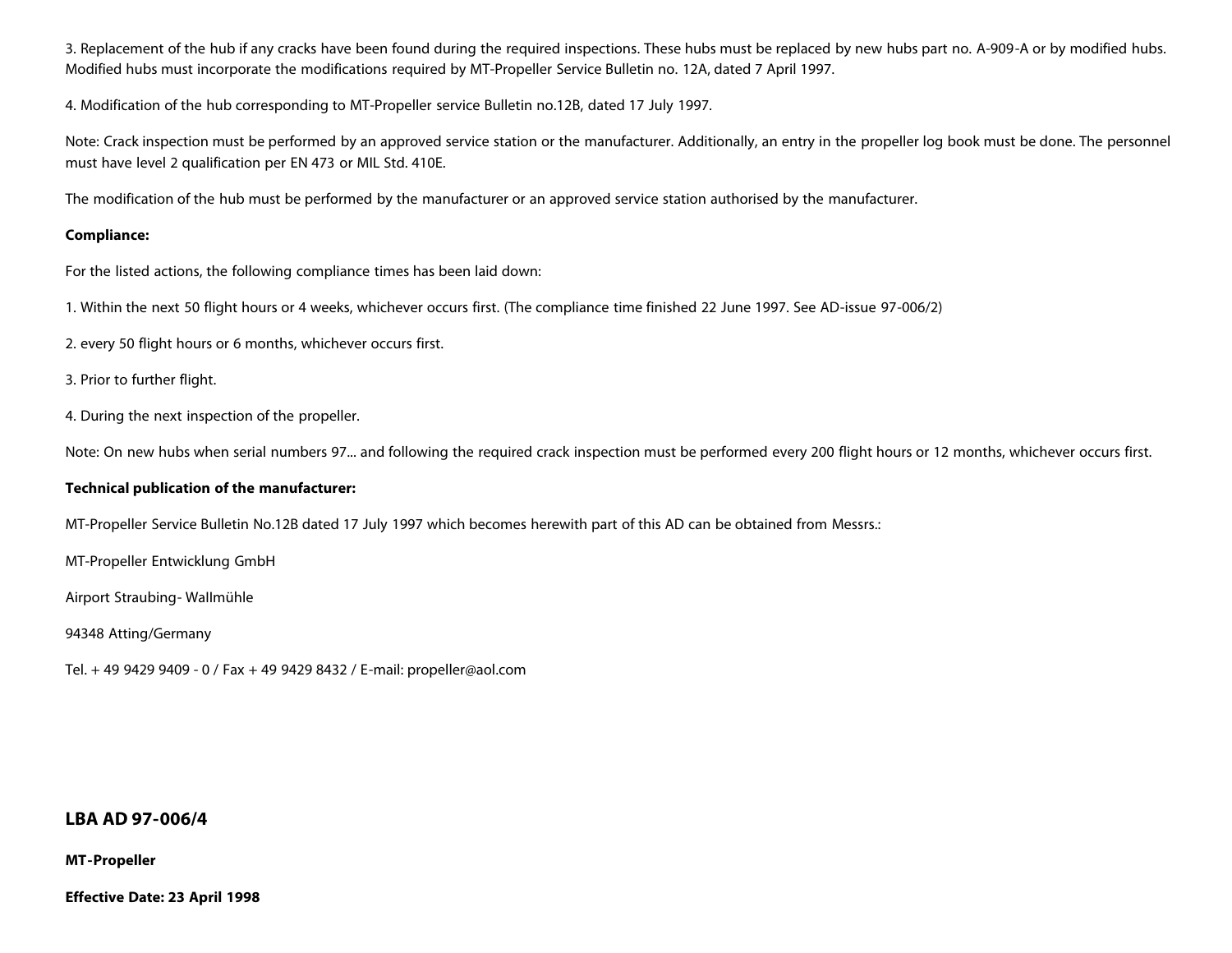## **Affected:**

Kind of aeronautical product: Propeller

Manufacturer MT-Propeller Entwicklung, Atting, Germany

Type: MTV-3

Models affected: MTV-3-B, version MTV-3-B-C equipped with propeller blades L250-21

Serial numbers affected: all

German Type Certificate No.: 32.130/54

## **Subject:**

Hub, crack inspection and rework or replacement of the hub.

#### **Reason:**

Because of the high loads during some aerobatic manoeuvres on the affected propellers it is possible that cracks occur between hub and propeller flange.

These cracks were detected during overhaul of the propeller types mentioned.

#### **Action:**

1. Crack inspection of the transition area between hub and propeller flange by dye penetrant methods (ftuorescent method or red-white-method according to DIN 54152 or MIL Std. I-6866 and MIL Std. I-25135) or eddy current method (according to DIN 54142 or Mil Sld.1949A).

2. These inspections must be repeated in intervals mentioned under "compliance".

3. Replacement of the hub if any cracks have been found during the required Inspections. These hubs must be replaced by new hubs part no. A-909-A or by modified hubs. Modified hubs must incorporate the modifications required by MT-Propeller Service Bulletin no.12A, dated 7 April 1997.

4. Modification of the hub corresponding to MT-Propeller Service Bulletin no.12B, dated 17 July 1997.

Note 1: Crack inspection must be performed by an approved service station or the manufacturer. Additionally, an entry in the propeller log book must be done. The personnel must have level 1 qualification per EN 473 or MIL Std. 410E. The modification of the hub must be performed by the manufacturer or an approved service station authorised by the manufacturer.

Note 2: Crack inspection of the modified or new hubs can be done without removing the propeller from the aircraft.

## Compliance:

For the listed actions, the following compliance times has been laid down:

1. Within the next 50 flight hours or 4 weeks, whichever occurs first. (The compliance time finished 22 June 1997. See AD-issue 97-006/2)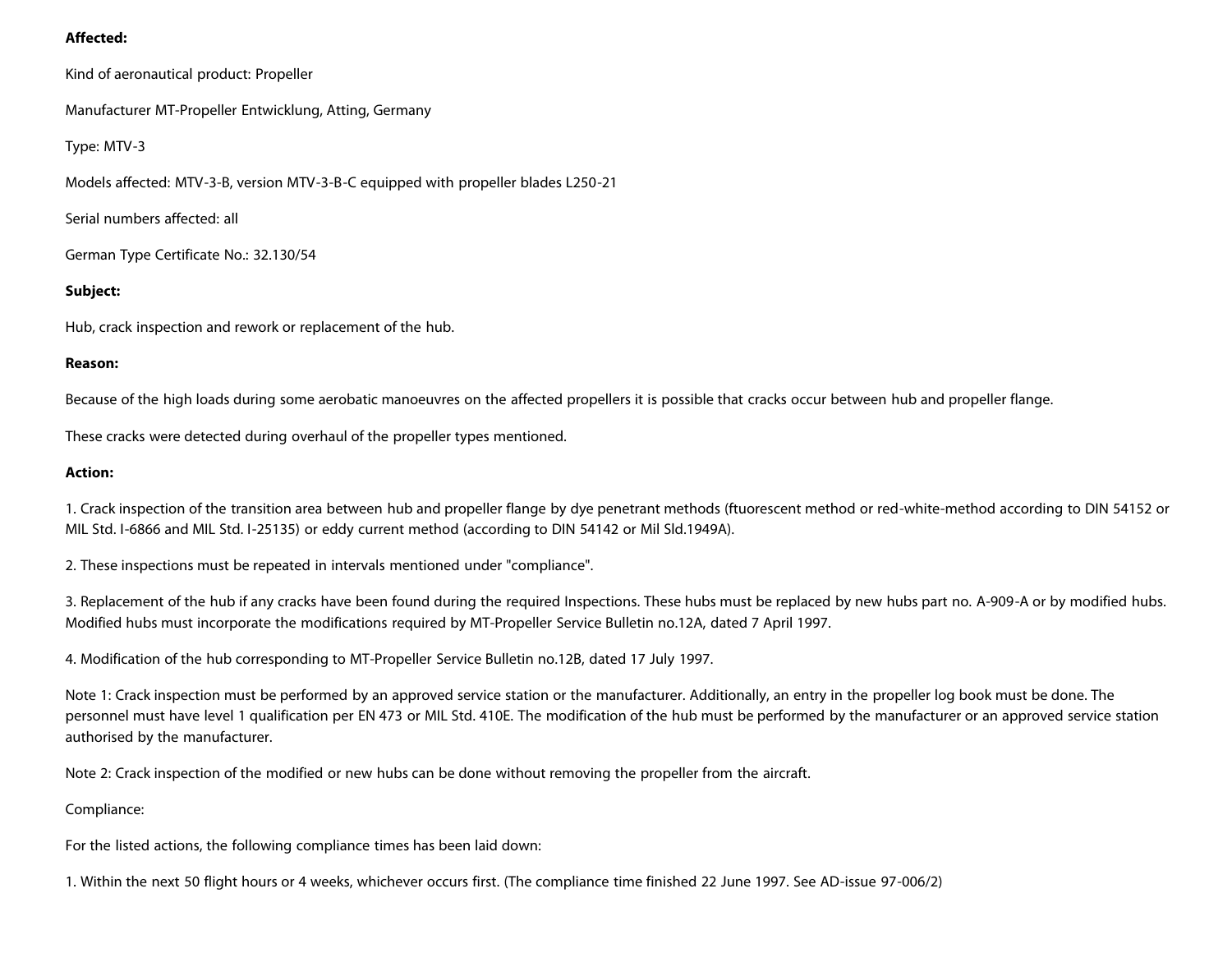- 2. Every 50 flight hours or 6 months, whichever occurs first.
- 3. Prior to further flight.
- 4. During the next inspection of the propeller.

Note: On new hubs with serial numbers 97... and following the required crack inspection must be performed every 200 flight hours or 12 months, whichever occurs first.

#### **Technical publication of the manufacturer:**

MT-Propeller Service Bulletin No.12C dated 04 March 1998 which becomes herewith part of this AD can be obtained from Messrs.:

MT-Propeller Entwicklung GmbH

Airport Straubing - WaIlmühle

94348 Atting/Germany

Tel. + 49 9429 9409 - 0 / Fax + 49 9429 8432 / E-mail: propeller@aol.com

## **LBA AD 1997-006/5**

## **MT-Propeller**

**Effective Date:14 January 1999ţ**

## **Affected:**

Kind of aeronautical product: Propeller

Manufacturer: MT-Propeller Entwicklung, Atting, Germany

Type: MTV-3

Models affected: MTV-3-B, version MTV-3-B-C equipped with propeller blades L250-21

Serial numbers affected: all

German Type Certificate No.: 32.130/54

## **Subject:**

Hub, crack inspection and rework or replacement of the hub.